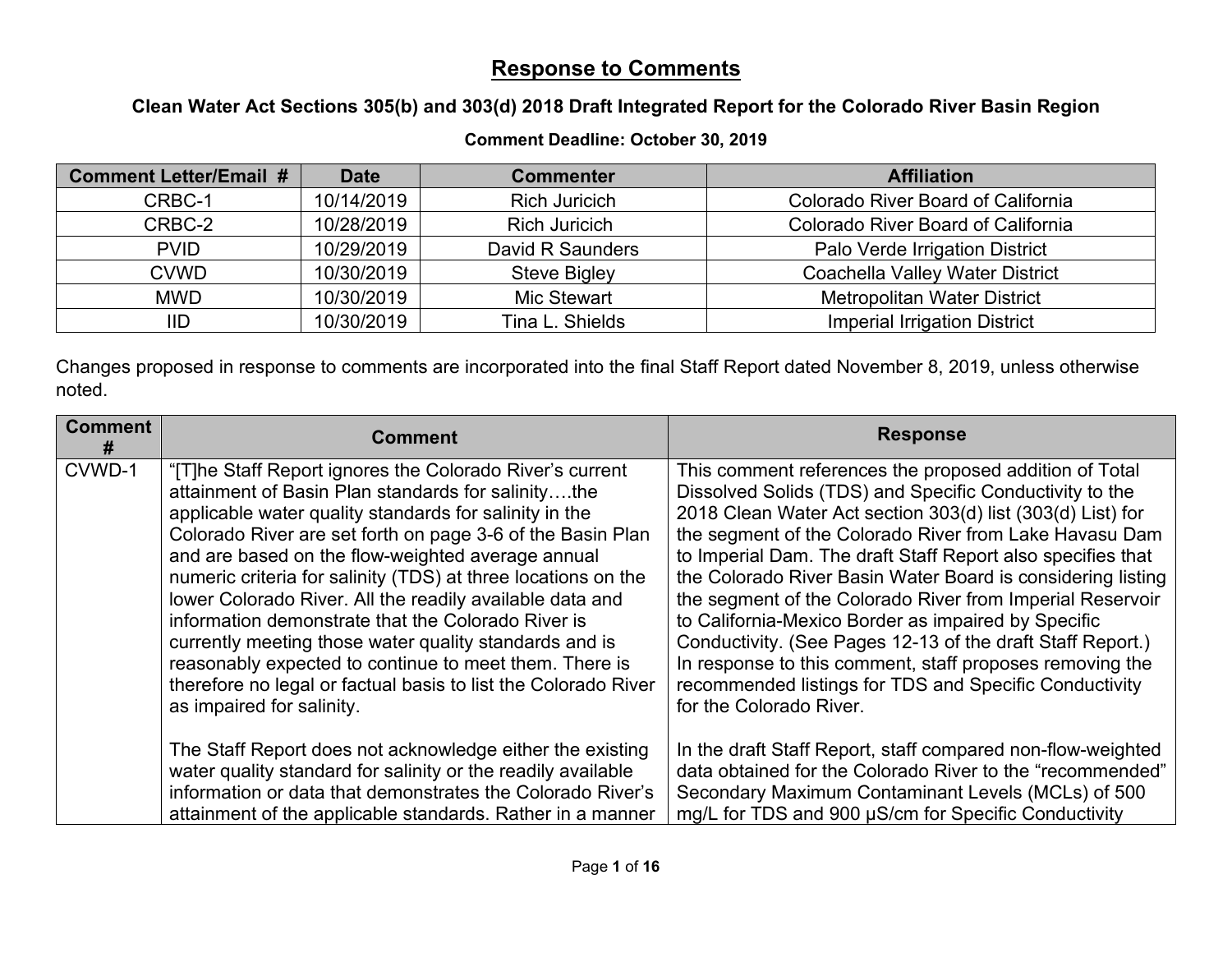| <b>Comment</b><br># | <b>Comment</b>                                                                                                                                                                                                                                                                                                                                                                                                                                                                                                                                                                                                                                                                                                                                                                                                                                                                                                                                                                                                                                                                                                                                             | <b>Response</b>                                                                                                                                                                                                                                                                                                                                                                                                                                                                                                                                                                                                                                                                                                                                                                                                                                                                                                                                                                                                                                                                                                                                                                                                                                                                                                                                                                                                                                                                                                                                                                                                                                                                                                                                                                                                           |
|---------------------|------------------------------------------------------------------------------------------------------------------------------------------------------------------------------------------------------------------------------------------------------------------------------------------------------------------------------------------------------------------------------------------------------------------------------------------------------------------------------------------------------------------------------------------------------------------------------------------------------------------------------------------------------------------------------------------------------------------------------------------------------------------------------------------------------------------------------------------------------------------------------------------------------------------------------------------------------------------------------------------------------------------------------------------------------------------------------------------------------------------------------------------------------------|---------------------------------------------------------------------------------------------------------------------------------------------------------------------------------------------------------------------------------------------------------------------------------------------------------------------------------------------------------------------------------------------------------------------------------------------------------------------------------------------------------------------------------------------------------------------------------------------------------------------------------------------------------------------------------------------------------------------------------------------------------------------------------------------------------------------------------------------------------------------------------------------------------------------------------------------------------------------------------------------------------------------------------------------------------------------------------------------------------------------------------------------------------------------------------------------------------------------------------------------------------------------------------------------------------------------------------------------------------------------------------------------------------------------------------------------------------------------------------------------------------------------------------------------------------------------------------------------------------------------------------------------------------------------------------------------------------------------------------------------------------------------------------------------------------------------------|
|                     | contrary to both Section 303(c) of the CWA and the<br>express prohibitions of the Listing Policy, the Staff Report<br>proposes new or revised water quality standards for the<br>Colorado River, specifically new standards for TDS and<br>specific conductivity, that are improperly derived by<br>selected the recommended levels included in Table 64449-<br><b>B listing Consumer Acceptance Contaminant Level Ranges</b><br>in Title 22 of the California Code of Regulations (§ 64449<br>et seq.). Paragraph (d) of this section in Title 22 states no<br>fixed consumer acceptance criteria for salinity in Title 22,<br>these consumer acceptance contaminant level ranges<br>apply to finished water served by community drinking water<br>systems and have never been adopted as water quality<br>objectives by the Colorado River Basin Water Board.<br>Attainment or impairment must be based only on the actual<br>Basin Plan objectives, and not on recommended aesthetic<br>thresholds, developed for treated drinking water, that have<br>not been adopted as applicable water quality standards by<br>the State and approved by the EPA." | found in California Code of Regulations, title 22, section<br>64449. Given that the Colorado River has a municipal and<br>domestic supply (MUN) beneficial use in the Water Quality<br>Control Plan for the Colorado River Basin Region (Basin<br>Plan), staff used the Secondary MCLs for TDS and<br>Specific Conductivity to interpret the narrative water quality<br>objective in the Basin Plan for aesthetic qualities,<br>specifically the narrative objective for objectionable color,<br>odor, taste, and turbidity. While the Basin Plan does<br>contain site specific objectives for salinity expressed as<br>numeric objectives for TDS for various segments of the<br>Colorado River, the objectives are expressed as flow-<br>weighted averages. At the time the draft Staff Report with<br>listing recommendations was released for public comment,<br>the Colorado River Basin Water Board had only received<br>non-flow-weighted data for the Colorado River, and staff<br>was therefore unable to analyze or apply the flow-<br>weighted, site specific objectives in the Basin Plan.<br>Following the release of the draft Staff Report and public<br>workshop on October 10, 2019, staff received flow-<br>weighted data for the Colorado River. As a result, the<br>Colorado River Basin Water Board now has the right type<br>of data to compare to the site specific objectives for salinity<br>in the Basin Plan. Based on staff's analysis of the data<br>provided, staff agrees that the Colorado River is in<br>attainment of the site specific objectives and recommends<br>removing the proposed listings for TDS and Specific<br>Conductivity for the Colorado River from the draft Staff<br>Report.<br>Accordingly, the following changes will be made to the draft<br><b>Staff Report:</b> |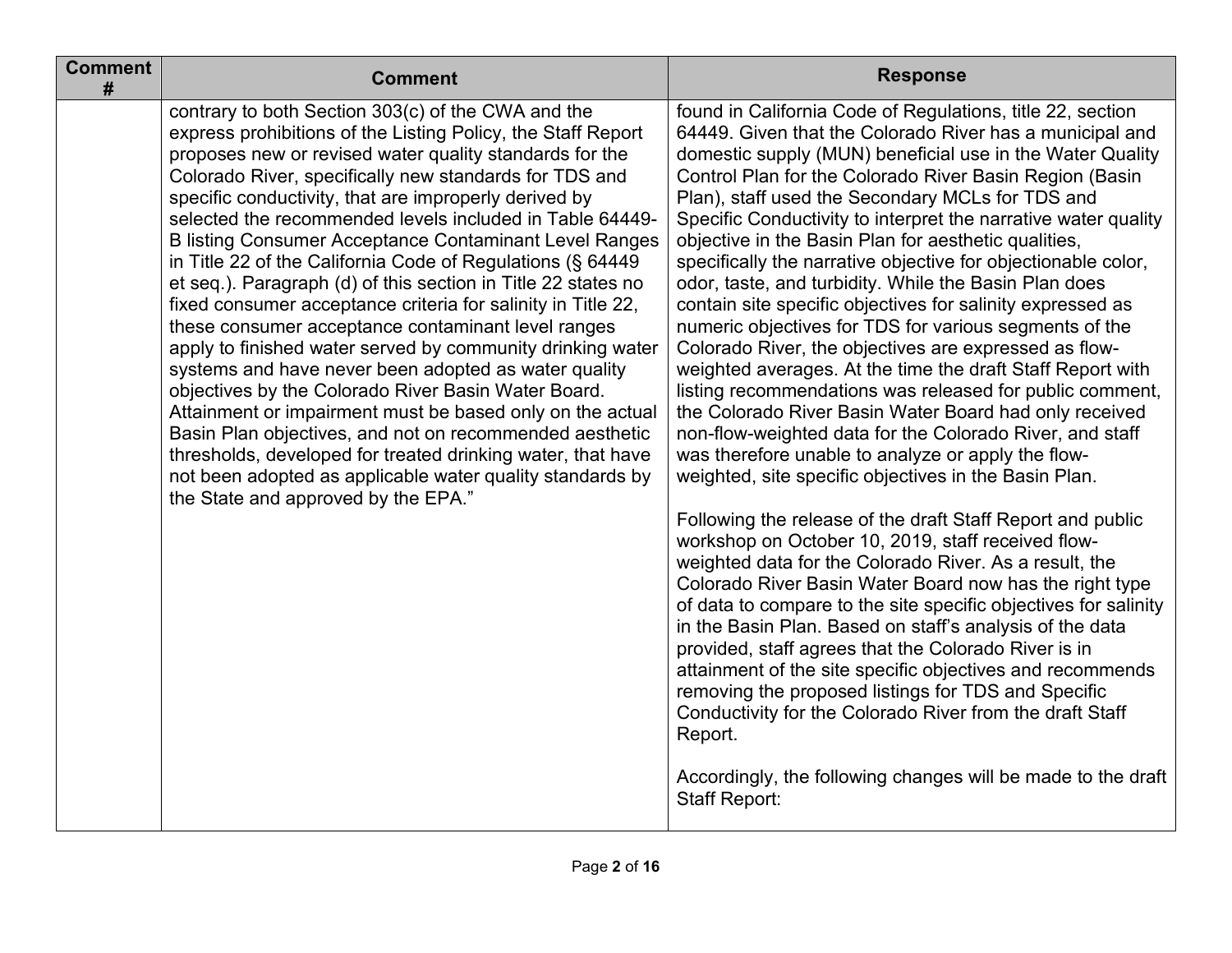| <b>Comment</b><br># | <b>Comment</b> | <b>Response</b>                                                                                                                                                                                                  |
|---------------------|----------------|------------------------------------------------------------------------------------------------------------------------------------------------------------------------------------------------------------------|
|                     |                | On Page 12, delete the references to "Specific<br>Conductivity" and "Total Dissolved Solids" from<br>Listing No. 5 "Colorado River and Associated Lakes<br>and Reservoirs (Lake Havasu Dam to Imperial<br>Dam)." |
|                     |                | On Page 13, delete the reference to "Specific<br>$\bullet$<br>Conductivity" on Tentative Listing No. 3 "Colorado<br>River (Imperial Reservoir to California-Mexico<br>Border)."                                  |
|                     |                | On Page 22, delete the reference to "Specific<br>Conductance" under "3. Colorado River (Imperial<br>Reservoir to California-Mexico Border)."                                                                     |
|                     |                | Delete the data table and associated text on Pages<br>25-26 for Specific Conductivity at the Colorado River<br>and Associated Lakes and Reservoirs (Lake Havasu<br>Dam to Imperial Dam).                         |
|                     |                | • Delete the data tables and associated text on Pages<br>26-28 for Total Dissolved Solids at the Colorado<br>River and Associated Lakes and Reservoirs (Lake<br>Havasu Dam to Imperial Dam).                     |
|                     |                | Delete the row for Total Dissolved Solids on Page<br>45 from "Attachment 3: Table of Water Quality<br>Objectives/Criteria or Guidelines."                                                                        |
|                     |                | Delete the row for Specific Conductivity on Page 44<br>$\bullet$<br>from "Attachment 3: Table of Water Quality<br>Objectives/Criteria or Guidelines."                                                            |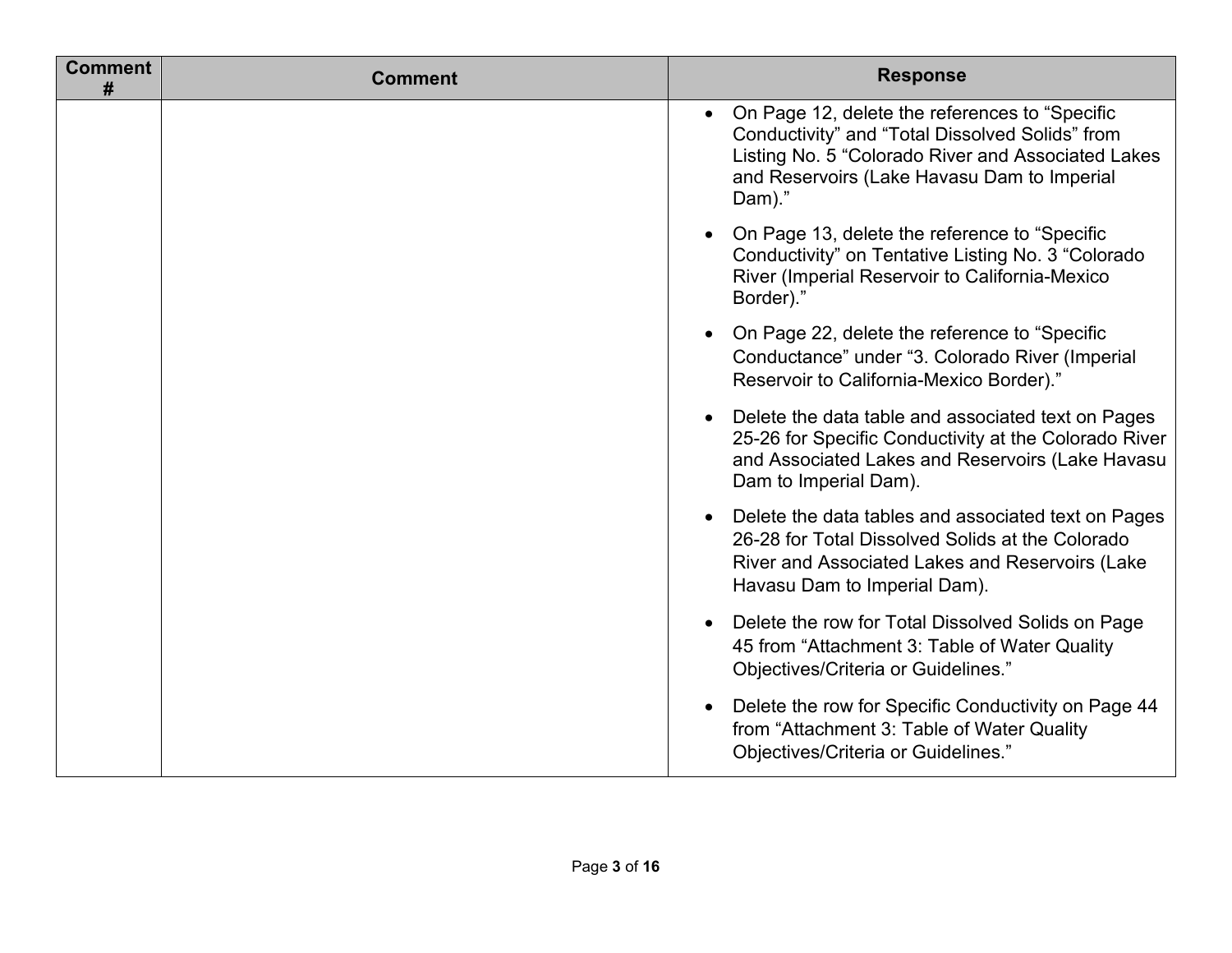<span id="page-3-2"></span><span id="page-3-1"></span><span id="page-3-0"></span>

| <b>Comment</b><br># | <b>Comment</b>                                                                                                                                                                                                                                                                                                                                                                                                                                                                                                                                                                                                                                           | <b>Response</b>                                                                                                                                                                                                                                                                                                                                                                                                                                                                                                                                                                                                                                                                                                                                                                                                                                                                                                                                                                                                                                                                                                                                                                                                                                                                                                    |
|---------------------|----------------------------------------------------------------------------------------------------------------------------------------------------------------------------------------------------------------------------------------------------------------------------------------------------------------------------------------------------------------------------------------------------------------------------------------------------------------------------------------------------------------------------------------------------------------------------------------------------------------------------------------------------------|--------------------------------------------------------------------------------------------------------------------------------------------------------------------------------------------------------------------------------------------------------------------------------------------------------------------------------------------------------------------------------------------------------------------------------------------------------------------------------------------------------------------------------------------------------------------------------------------------------------------------------------------------------------------------------------------------------------------------------------------------------------------------------------------------------------------------------------------------------------------------------------------------------------------------------------------------------------------------------------------------------------------------------------------------------------------------------------------------------------------------------------------------------------------------------------------------------------------------------------------------------------------------------------------------------------------|
|                     |                                                                                                                                                                                                                                                                                                                                                                                                                                                                                                                                                                                                                                                          | Delete the Fact Sheet entries in Appendix A for both<br>$\bullet$<br>TDS and Specific Conductivity for the Colorado<br>River (Lake Havasu Dam to Imperial Dam).                                                                                                                                                                                                                                                                                                                                                                                                                                                                                                                                                                                                                                                                                                                                                                                                                                                                                                                                                                                                                                                                                                                                                    |
| CVWD-2              | "[T]he Staff Report, contrary to the Listing Policy, proposes<br>a new standard for manganese that is not part of the Basin<br>Plan. As with the salinity standards proposed in the Staff<br>Report, staff proposes a new manganese standard<br>improperly derived from the secondary maximum<br>contaminant levels in Title 22 of the California Code of<br>Regulations. As with the new salinity standards, the<br>proposed new manganese standard that is based on an<br>aesthetic threshold that has not been adopted by the State<br>or approved by EPA as the applicable water quality<br>standard cannot form the basis of the proposed listing." | This comment references the proposed addition of<br>Manganese to the 303(d) List for the segment of the<br>Colorado River from the Imperial Reservoir to the<br>California-Mexico border. (See Page 12 of the draft Staff<br>Report.) The Colorado River Basin Water Board intends to<br>keep the listing recommendation for Manganese.<br>In the draft Staff Report, staff compared data obtained for<br>the Colorado River to the Secondary MCL of 0.05 mg/L (or<br>50 ug/L) for Manganese found in California Code of<br>Regulations, title 22, section 64449. Given that the<br>Colorado River has a MUN beneficial use in the Basin<br>Plan, staff used the Secondary MCL for Manganese to<br>interpret the narrative water quality objectives in the Basin<br>Plan for aesthetic qualities <sup>1</sup> and chemical constituents. <sup>2</sup><br>The use of the Secondary MCL, which is a drinking water<br>standard, to interpret the Basin Plan's narrative objective is<br>appropriate because this standard is protective of the MUN<br>beneficial use, which includes drinking water supply. This<br>evaluation guideline underwent peer-review during the<br>adoption process and before becoming a regulatory<br>standard for community water systems supplying drinking<br>water to consumers. $3$ |

<sup>&</sup>lt;sup>1</sup> The narrative objective for "Aesthetic Qualities" in the Basin Plan states, "All waters shall be free from substances attributable to wastewater of domestic or industrial origin or other discharges which adversely affect beneficial uses not limited to…Producing objectionable color, odor, taste, or turbidity."

<sup>&</sup>lt;sup>2</sup> The narrative objective for "Chemical Constituents" in the Basin Plan states, "No individual chemical or combination of chemicals shall be present in concentrations that adversely affect beneficial uses."

<sup>&</sup>lt;sup>3</sup> For additional information, please see the State Water Board's webpage entitled "Drinking Water Notification Level for Manganese." Available at: [<https://www.waterboards.ca.gov/drinking\\_water/certlic/drinkingwater/Manganese.html>](https://www.waterboards.ca.gov/drinking_water/certlic/drinkingwater/Manganese.html) (as of November 8, 2019). Importantly, there are potential health concerns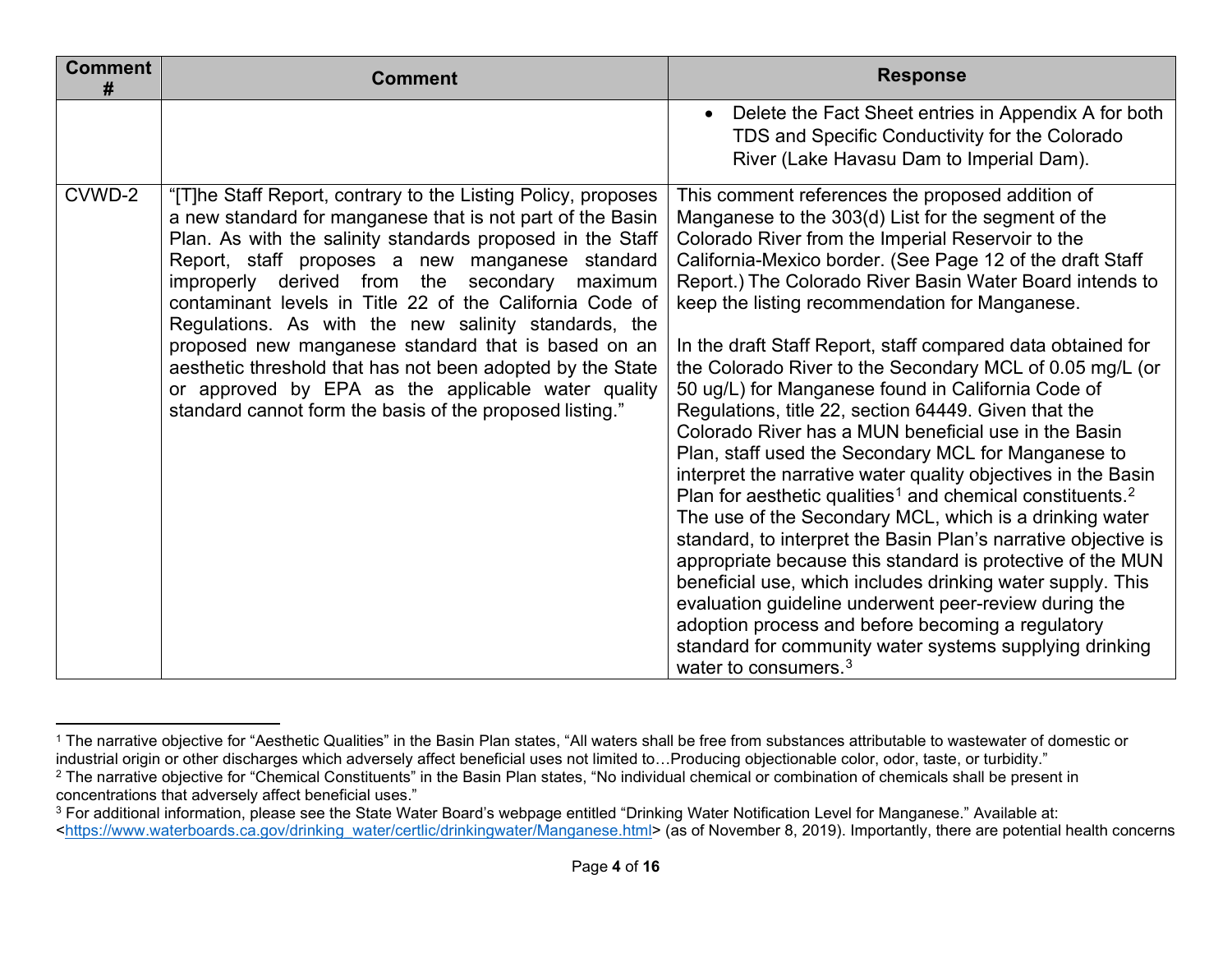<span id="page-4-0"></span>

| <b>Comment</b><br># | <b>Comment</b> | <b>Response</b>                                                                                                                                                                                                                                                                                                                                                                                                                                                                      |
|---------------------|----------------|--------------------------------------------------------------------------------------------------------------------------------------------------------------------------------------------------------------------------------------------------------------------------------------------------------------------------------------------------------------------------------------------------------------------------------------------------------------------------------------|
|                     |                | Using the Secondary MCL for Manganese to interpret the<br>narrative water quality objectives for aesthetic<br>qualities/chemical constituents is consistent with the State<br>Water Board's Water Quality Control Policy for Developing<br>California's Clean Water Act Section 303(d) List (Listing<br>Policy). <sup>4</sup> Section 6.1.3 of the Listing Policy states,                                                                                                            |
|                     |                | Narrative water quality objectives shall be evaluated<br>using evaluation guidelines. When evaluating narrative<br>water quality objectives or beneficial use protection, the<br>Regional Water Boards and the State Water Board<br>shall identify evaluation guidelines that represent<br>standards attainment or beneficial use protection. The<br>guidelines are not water quality objectives and shall<br>only be used for the purpose of developing the section<br>303(d) list. |
|                     |                | The Listing Policy provides that evaluation guidelines may<br>be used to interpret narrative water quality objectives<br>where the evaluation guideline is:                                                                                                                                                                                                                                                                                                                          |
|                     |                | Applicable to the beneficial use<br>$\bullet$<br>Protective of the beneficial use<br>Linked to the pollutant under consideration<br>Scientifically-based and peer reviewed<br>Well described<br>$\bullet$<br>Identifies a range above which impacts occur and<br>below which no or few impacts are predicted. For                                                                                                                                                                    |

for high levels of manganese in drinking water based on the cited studies conducted by the U.S Department of Health and Human Services, the United States Environmental Protection Agency, and the World Health Organization.

<sup>4</sup> Available at: <<u>https://www.waterboards.ca.gov/board\_decisions/adopted\_orders/resolutions/2015/020315\_8\_amendment\_clean\_version.pdf> (as of November 8,</u> 2019).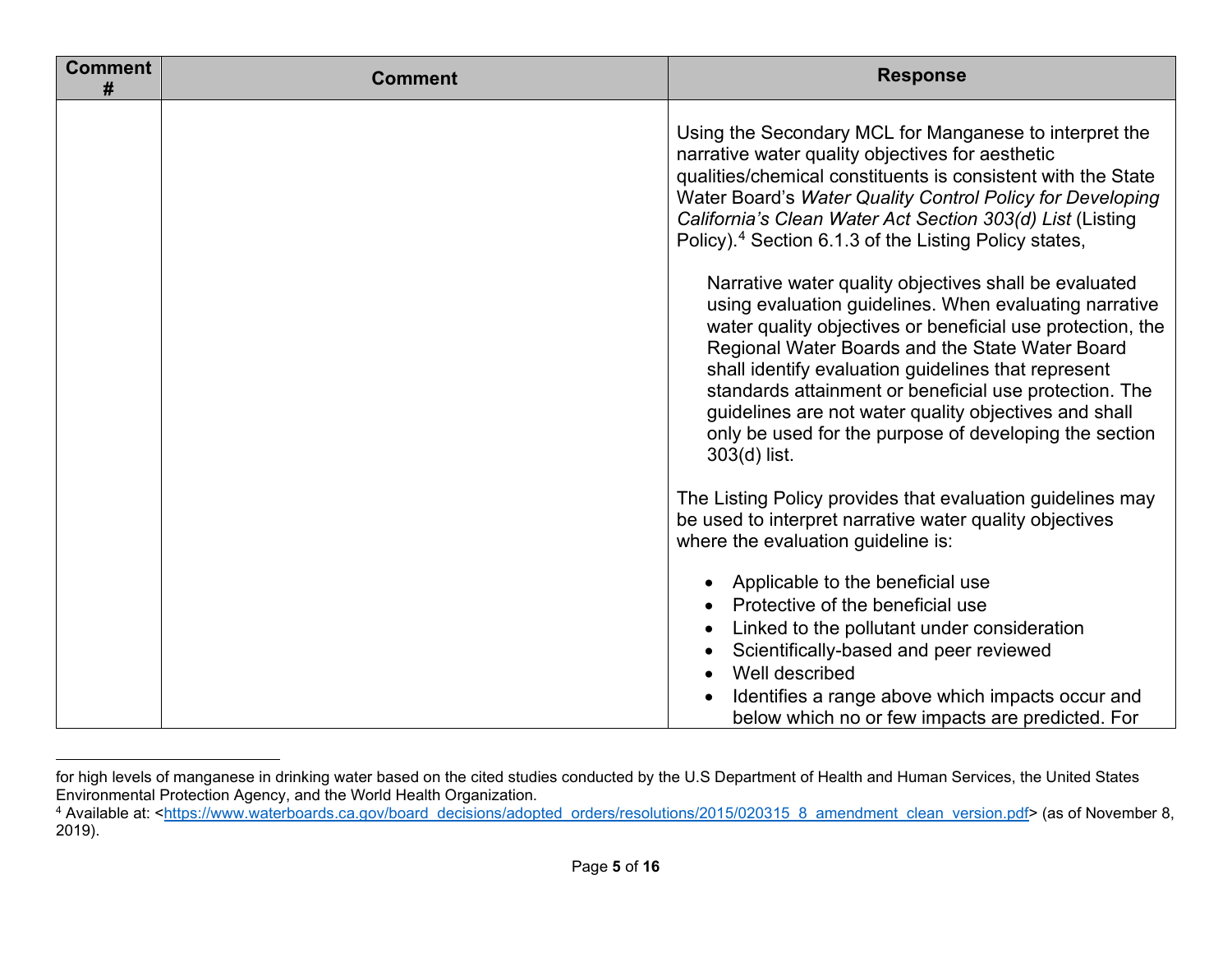| <b>Comment</b><br># | <b>Comment</b> | <b>Response</b>                                                                                                                                                                                                                                                                                                                                                                                                                                                                                                                                                                                                                                                                                                              |
|---------------------|----------------|------------------------------------------------------------------------------------------------------------------------------------------------------------------------------------------------------------------------------------------------------------------------------------------------------------------------------------------------------------------------------------------------------------------------------------------------------------------------------------------------------------------------------------------------------------------------------------------------------------------------------------------------------------------------------------------------------------------------------|
|                     |                | non-threshold chemicals, risk levels shall be<br>consistent with comparable water quality objectives<br>or water quality criteria.                                                                                                                                                                                                                                                                                                                                                                                                                                                                                                                                                                                           |
|                     |                | The use of the Secondary MCL as an evaluation guideline<br>for the narrative water quality objectives for Manganese<br>does not create a new water quality standard. The Listing<br>Policy specifically states in Section 6.1.3, "[t]he [evaluation]<br>guidelines are not water quality objectives and shall only<br>be used for the purpose of developing the section 303(d)<br>list." Similarly, the Introduction to the Listing Policy states<br>that narrative water quality objectives will not be translated<br>"for the purposes of regulating point sources" and that the<br>policy generally "applies only to the listing process<br>methodology used to comply with the C[lean] W[ater] A[ct]<br>section 303(d)." |
|                     |                | In response to this comment, the following changes will be<br>made to the draft Staff Report:                                                                                                                                                                                                                                                                                                                                                                                                                                                                                                                                                                                                                                |
|                     |                | In the Fact Sheet for Manganese in Appendix A, a<br>$\bullet$<br>discussion of the narrative water quality objective for<br>Aesthetic Qualities will be added.                                                                                                                                                                                                                                                                                                                                                                                                                                                                                                                                                               |
|                     |                | In Attachment 2, change repeated references to<br>$\bullet$<br>"Water Quality Criteria/Objective" to "water quality"<br>objective/guideline" to clarify that some of the<br>numeric limits used are evaluation guidelines under<br>Section 6.1.3 of the Listing Policy based on<br>narrative objectives and not themselves water<br>quality objectives.                                                                                                                                                                                                                                                                                                                                                                      |
|                     |                | On Page 11, add a subsection "4" that says the<br>following, "Other Parameters: In some instances,                                                                                                                                                                                                                                                                                                                                                                                                                                                                                                                                                                                                                           |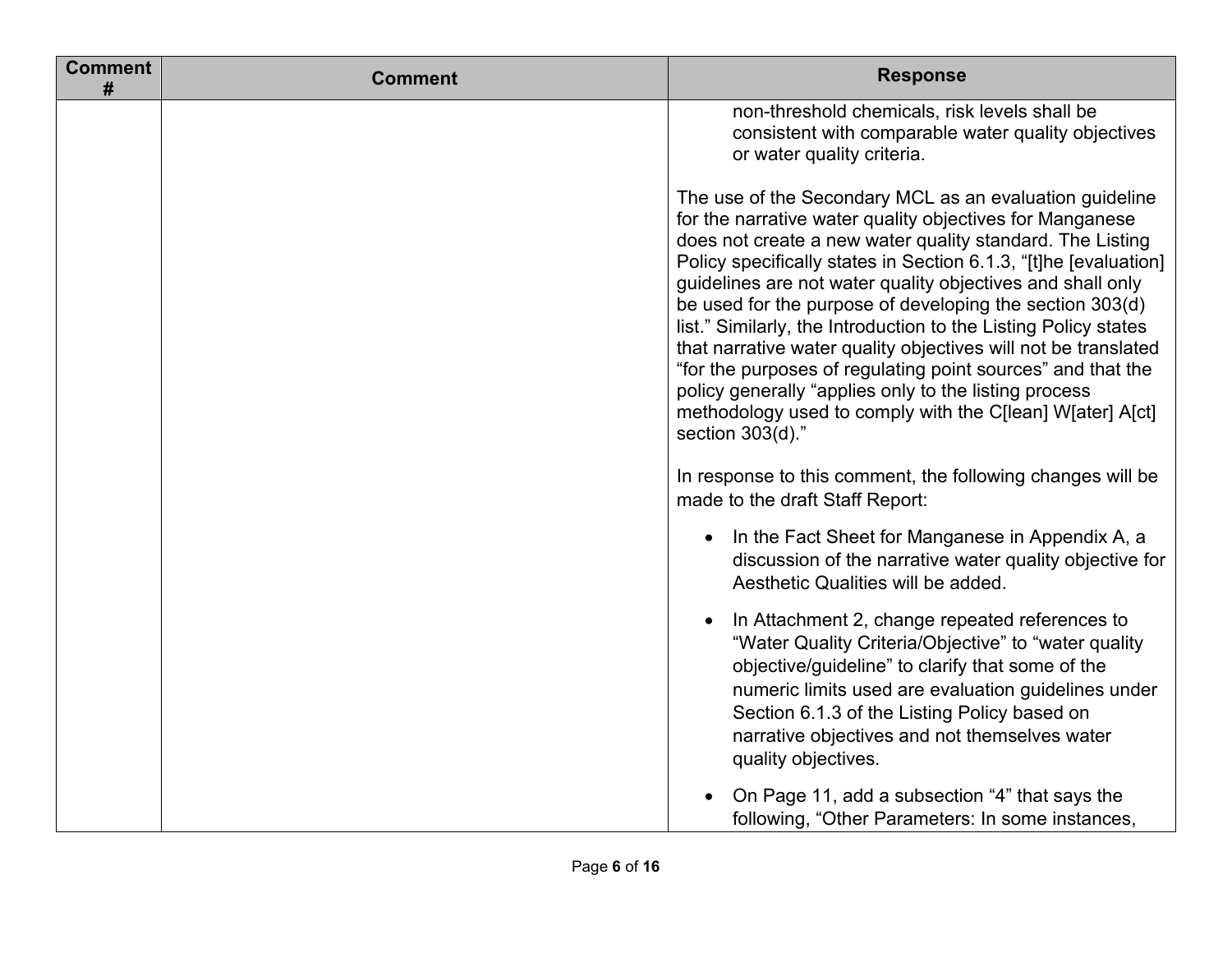| <b>Comment</b><br># | <b>Comment</b>                                                                                                                                                                                                                                                                                                                                                                                                                                                                                                                                                                                                                                                                                                                                                                                                                                                                                                                                                                                                                                                                                                                        | <b>Response</b>                                                                                                                                                                                                                                                                                                                                                                                                                                                                                                                                                                                                                                                                                                                                                                                                                                                                                                                                                                                                                                                                                                                                                                                                                                                                                                                                                                                           |
|---------------------|---------------------------------------------------------------------------------------------------------------------------------------------------------------------------------------------------------------------------------------------------------------------------------------------------------------------------------------------------------------------------------------------------------------------------------------------------------------------------------------------------------------------------------------------------------------------------------------------------------------------------------------------------------------------------------------------------------------------------------------------------------------------------------------------------------------------------------------------------------------------------------------------------------------------------------------------------------------------------------------------------------------------------------------------------------------------------------------------------------------------------------------|-----------------------------------------------------------------------------------------------------------------------------------------------------------------------------------------------------------------------------------------------------------------------------------------------------------------------------------------------------------------------------------------------------------------------------------------------------------------------------------------------------------------------------------------------------------------------------------------------------------------------------------------------------------------------------------------------------------------------------------------------------------------------------------------------------------------------------------------------------------------------------------------------------------------------------------------------------------------------------------------------------------------------------------------------------------------------------------------------------------------------------------------------------------------------------------------------------------------------------------------------------------------------------------------------------------------------------------------------------------------------------------------------------------|
|                     |                                                                                                                                                                                                                                                                                                                                                                                                                                                                                                                                                                                                                                                                                                                                                                                                                                                                                                                                                                                                                                                                                                                                       | staff selected the California Secondary Maximum<br>Contaminant Levels (MCLs) found in California<br>Code of Regulations, title 22, section 64449 to<br>protect the Municipal and Domestic Supply (MUN)<br>beneficial use and to interpret narrative water quality<br>objectives in the Basin Plan for Aesthetic Qualities<br>and Chemical Constituents."                                                                                                                                                                                                                                                                                                                                                                                                                                                                                                                                                                                                                                                                                                                                                                                                                                                                                                                                                                                                                                                  |
| CVWD-3              | "[C]ontrary to the references cited on page 44 of the Staff<br>Report, there is not a secondary maximum contaminant<br>level for sodium. Nor has California's Office of<br>Environmental Health Hazard Assessment (OEHHA) ever<br>established a Public Health Goal (PHG) or Notification<br>Level (NL) or issued any other health advisory for sodium.<br>The proposed new water quality standard used in the Staff<br>Report for sodium (20 mg/L) is based on a non-binding<br>recommendation EPA published in a 2003 Drinking Water<br>Advisory document (EPA-822-R-03-006). In that same<br>document, EPA states that: 'a Drinking Water Advisory is<br>not an enforceable standard for actionThey are not to be<br>construed as legally enforceable Federal standards.' EPA<br>also warned that: 'this value was developed for individuals<br>restricted to a total sodium intake of 500 mg/day and<br>should not be extrapolated to the entire population.' In<br>accordance with Section 303(c) as well as the document<br>on which the Staff Report is based, there is no legal or<br>factual basis for the proposed listing." | In response to this comment, staff proposes removing the<br>listing recommendation for Sodium for both the Colorado<br>River (Imperial Reservoir to California-Mexico Border) and<br>Lake Havasu.<br>The rationale for the previous recommendation to list the<br>Colorado River (Imperial Reservoir to California-Mexico<br>Border) and Lake Havasu for Sodium was based on the<br>following: Table 2-2 of the Basin Plan indicates that<br>beneficial uses of the Colorado River and associated lakes<br>and reservoirs (which includes Lake Havasu) include<br>municipal and domestic supply (MUN). Per the United<br>States Environmental Protection Agency's (USEPA) 2012<br><b>Edition of Drinking Water Standards and Health Advisories</b><br>(EPA 822-S-12-001), the health advisory for Sodium for<br>individuals on a Sodium-restricted diet is 20 mg/L. This<br>evaluation guideline was used in interpreting the narrative<br>water quality objective for Aesthetic Qualities associated<br>with the MUN beneficial use in the Basin Plan, as allowed<br>per Section 6.1.3 of the Listing Policy. However, the<br>reference in Attachment 3 on page 44 of the draft Staff<br>Report to the Secondary MCLs as the water quality<br>guideline for Sodium was in error.<br>The rationale for removing the recommendation to list the<br>Colorado River (Imperial Reservoir to California-Mexico |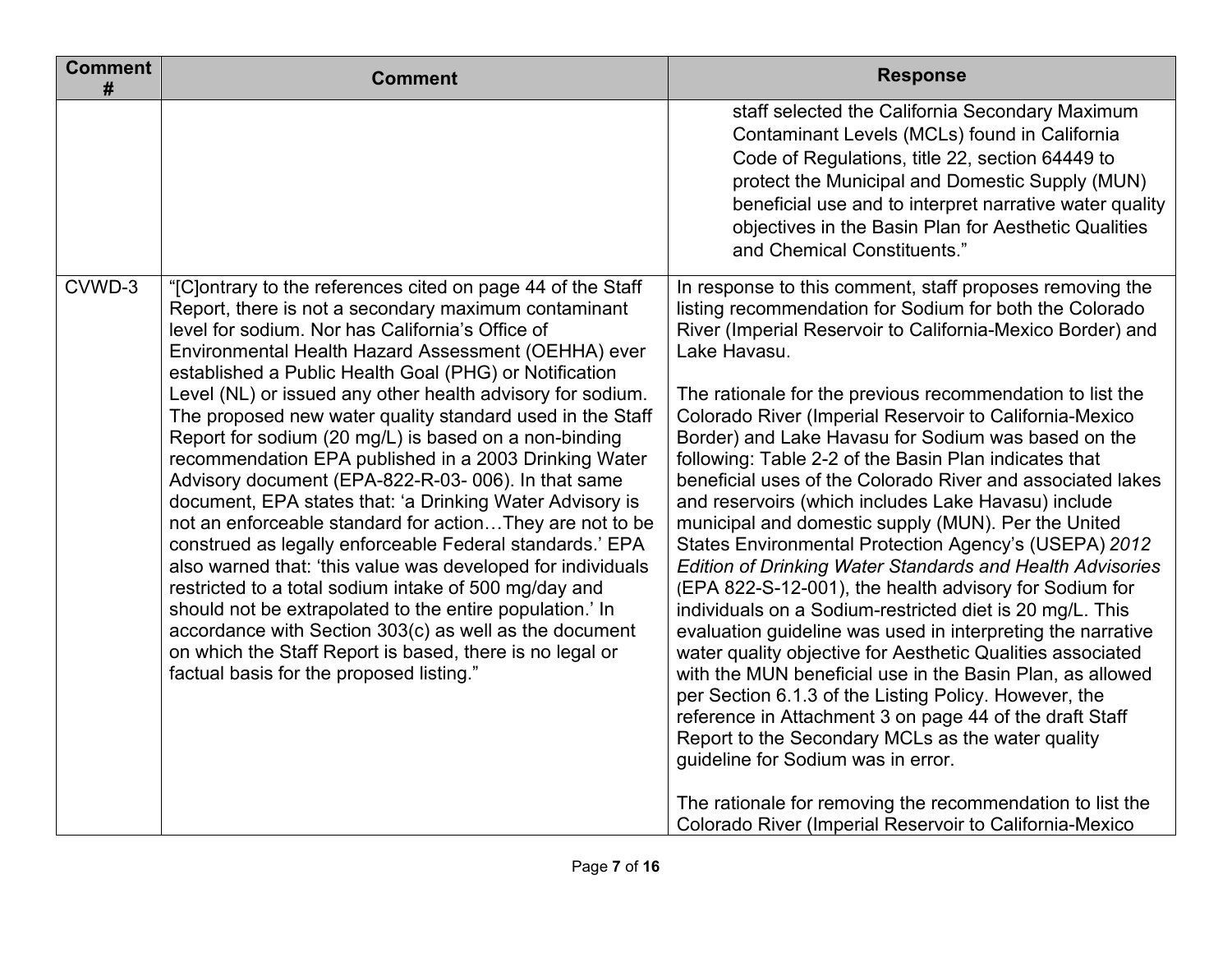| <b>Comment</b><br># | <b>Comment</b> | <b>Response</b>                                                                                                                                                                                                                                                                                                                                                                                                                                                                                                                                                                                                                                                                                                                                                                                                                                                                                                                                                                                                                           |
|---------------------|----------------|-------------------------------------------------------------------------------------------------------------------------------------------------------------------------------------------------------------------------------------------------------------------------------------------------------------------------------------------------------------------------------------------------------------------------------------------------------------------------------------------------------------------------------------------------------------------------------------------------------------------------------------------------------------------------------------------------------------------------------------------------------------------------------------------------------------------------------------------------------------------------------------------------------------------------------------------------------------------------------------------------------------------------------------------|
|                     |                | Border) and Lake Havasu for Sodium is based on the<br>following: As the response to comment CVWD-1 explains,<br>staff removed the listing recommendations for TDS and<br>Specific Conductivity for the Colorado River. Because<br>Sodium is a component of TDS, and since the Colorado<br>River and associated lakes such as Lake Havasu have site<br>specific water quality objectives for salinity expressed as<br>TDS, it is more appropriate to treat the Sodium listing<br>recommendation for the Colorado River (Imperial Reservoir<br>to California-Mexico Border) and Lake Havasu similar to<br>the listing recommendations for TDS and Specific<br>Conductivity for the Colorado River.<br>Accordingly, the following changes will be made to the draft<br><b>Staff Report:</b><br>On Page 12, delete the references to "Sodium" from<br>$\bullet$<br>Listing No. 4 "Colorado River (Imperial Reservoir to<br>California-Mexico Border)."<br>On Page 12, delete the references to "Sodium" from<br>Listing No. 10 "Lake Havasu." |
|                     |                | Delete the data table and associated text on Page<br>25 for Sodium at the Colorado River (Imperial<br>Reservoir to California-Mexico Border).                                                                                                                                                                                                                                                                                                                                                                                                                                                                                                                                                                                                                                                                                                                                                                                                                                                                                             |
|                     |                | Delete the data table and associated text on Pages<br>$\bullet$<br>34-36 for Sodium at Lake Havasu.                                                                                                                                                                                                                                                                                                                                                                                                                                                                                                                                                                                                                                                                                                                                                                                                                                                                                                                                       |
|                     |                | Delete the row for Sodium on Page 44 from<br>"Attachment 3: Table of Water Quality<br>Objectives/Criteria or Guidelines."                                                                                                                                                                                                                                                                                                                                                                                                                                                                                                                                                                                                                                                                                                                                                                                                                                                                                                                 |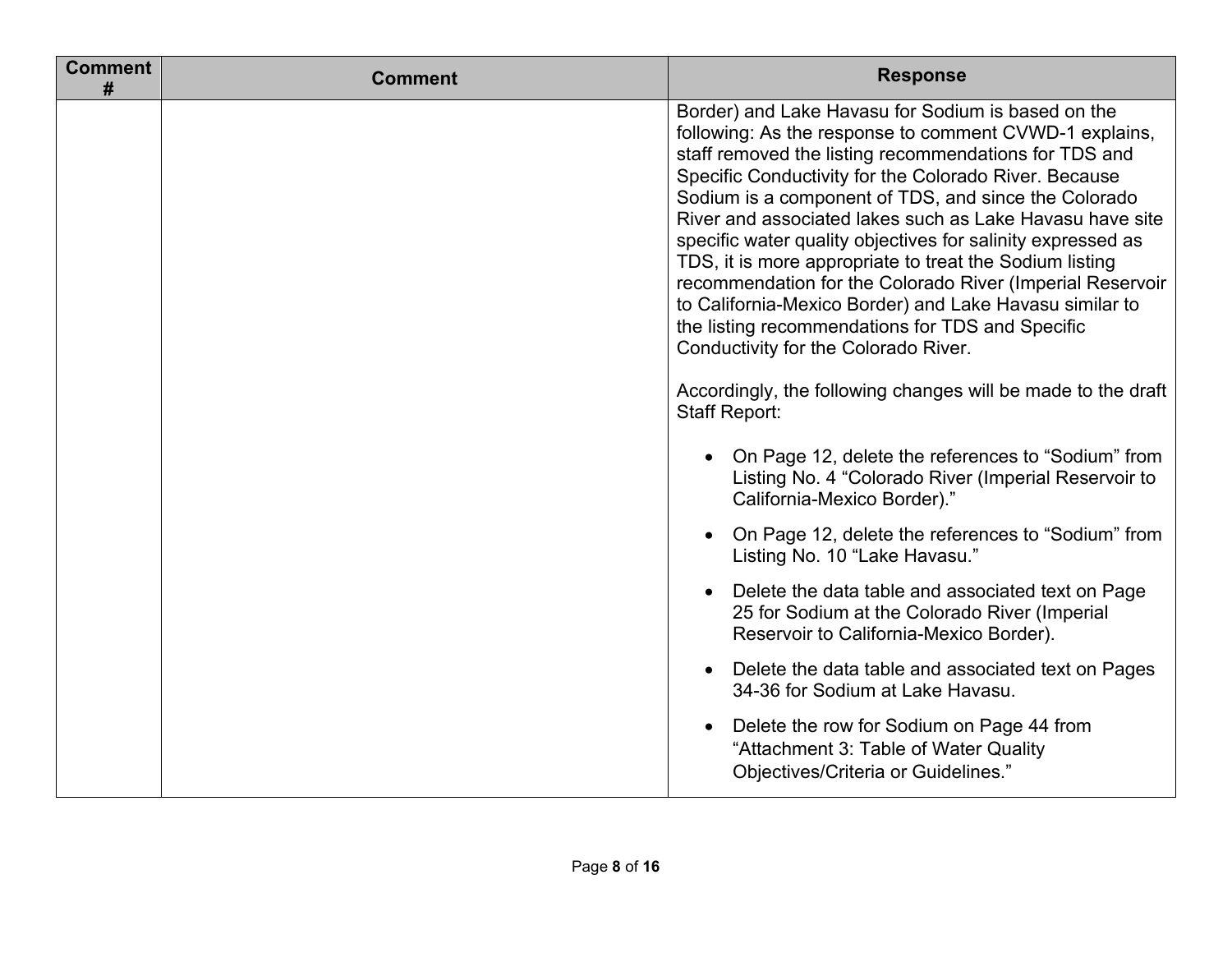| <b>Comment</b><br># | <b>Comment</b>                                                                                                                                                                                                                                                                                                                                                                                                                                                                                                                                             | <b>Response</b>                                                                                                                                                                                                     |
|---------------------|------------------------------------------------------------------------------------------------------------------------------------------------------------------------------------------------------------------------------------------------------------------------------------------------------------------------------------------------------------------------------------------------------------------------------------------------------------------------------------------------------------------------------------------------------------|---------------------------------------------------------------------------------------------------------------------------------------------------------------------------------------------------------------------|
|                     |                                                                                                                                                                                                                                                                                                                                                                                                                                                                                                                                                            | Delete the Fact Sheet entries in Appendix A for<br>$\bullet$<br>Sodium for the Colorado River Imperial Reservoir to<br>California-Mexico Border) and Lake Havasu.                                                   |
| CVWD-4              | "If approved, the 303(d) listing would establish new de<br>facto water quality objectives for salinity[and] would<br>vitiate the carefully negotiated standards, developed by the<br>Colorado River Basin Salinity Control Forum, that were<br>approved by EPA and all seven states adjoining the river<br>(including California). This unilateral action by the Regional<br>Board will adversely affect California's long-standing<br>cooperative relationship with the other six states that share<br>access to the Colorado River."                     | The listing recommendations for TDS, Specific<br>Conductivity, and Sodium will be removed for various<br>segments of the Colorado River and Lake Havasu; please<br>see the responses to comments CVWD-1 and CVWD-3. |
| PVID-1              | "Palo Verde Irrigation District (PVID) joins the letter from<br>Steve Bigley of Coachella Valley Water districted dated<br>October 30, 2019. In particular, PVID agrees that the<br>proposed listing of the Colorado as impaired is inconsistent<br>with the Clean Water Act, the Environmental Protection<br>Agency regulations, and the Listing Policy. Accordingly,<br>PVID requests that the proposed listing for salinity (TDS<br>and EC), sodium, and manganese be removed."                                                                         | Please see the responses to comments CVWD-1, CVWD-<br>2, CVWD-3, IID-4, and IID-6.                                                                                                                                  |
| MWD-1               | "[T]he Regional Board's rationale for proposing to list Lake<br>Havasu as impaired for sodium is unsubstantiated. On<br>page 34 of the Staff Report, the Regional Board cites that<br>44 out of 44 samples exceeded the water quality objective<br>for the Municipal and Domestic Supply (MUN) beneficial<br>use code of 20 mg/L for sodium. As explained above, there<br>is no 20 mg/L water quality objective for sodium neither in<br>the Basin Plan nor under state or federal law. Thus, Lake<br>Havasu should not be listed as impaired for sodium." | Please see the response to comment CVWD-3.                                                                                                                                                                          |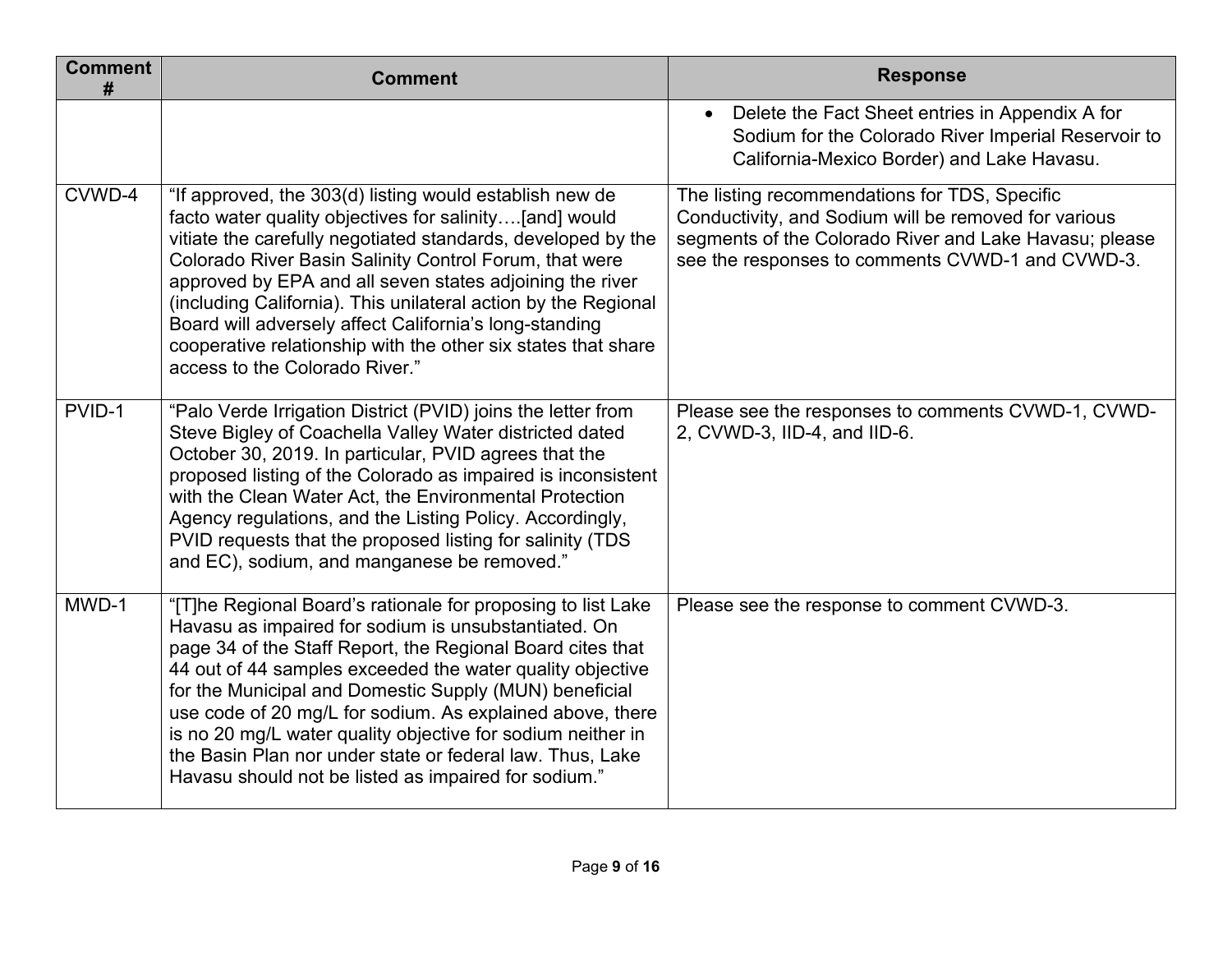| <b>Comment</b><br># | <b>Comment</b>                                                                                                                                                                                                                                                                                                                                                                                                                                                                                                                                                                                                                                                                                                                                                                                                                                                                                                         | <b>Response</b>                                                                                                                                                           |
|---------------------|------------------------------------------------------------------------------------------------------------------------------------------------------------------------------------------------------------------------------------------------------------------------------------------------------------------------------------------------------------------------------------------------------------------------------------------------------------------------------------------------------------------------------------------------------------------------------------------------------------------------------------------------------------------------------------------------------------------------------------------------------------------------------------------------------------------------------------------------------------------------------------------------------------------------|---------------------------------------------------------------------------------------------------------------------------------------------------------------------------|
| MWD-2               | "Metropolitan is a member of the Colorado River Basin<br>Salinity Forum. Consistent with criteria adopted by USEPA<br>in conjunction with the Colorado River Basin Salinity<br>Control Forum, the Colorado River Region Basin Plan<br>adopted numeric criteria for TDS at Hoover Dan (723<br>mg/L), below Parker Dam (747 mg/L), and at Imperial Dam<br>(879 mg/L). In addition, the Colorado River Basin Salinity<br>Control Forum has supported numerous salinity control<br>measures preventing approximately 1.3 million tons of salt<br>from reaching the Colorado River and resulting in a 100<br>mg/L long-term reduction in TDS. By establishing a 303(d)<br>listing for sodium, the Regional Board is ignoring decades<br>of collaborative work by the Colorado River Basin Salinity<br>Control Forum in controlling TDS along the Colorado River<br>and the established TDS criteria in its own Basin Plan." | Please see the response to comment CVWD-3.                                                                                                                                |
| CRBC-2              | "[T]he [Colorado River] Board [of California] believes that<br>adequate standards are in place for the Colorado River<br>through the continued implementation of the Colorado<br>River Basin Salinity Control Program, as administered by<br>the seven Basin States Salinity Control Forum, and the<br>seven Basin States and Federal agencies Advisory<br>Council. Additionally, the Board asks that you consider<br>comments submitted by the Coachella Valley Water<br>District, Imperial Irrigation District, The Metropolitan Water<br>District of Southern California, and the Palo Verde<br>Irrigation District; specifically those portions of those<br>comments addressing the water quality standards of the<br>mainstream Colorado River and its reservoir system."                                                                                                                                         | Please see the responses to comments CVWD-1, CVWD-<br>2, CVWD-3, and IID-4.                                                                                               |
| CRBC-1              | I am most interested in the next steps for the proposed<br>TDS TMDL for the Colorado River. Specifically, I am<br>interested in the following questions:                                                                                                                                                                                                                                                                                                                                                                                                                                                                                                                                                                                                                                                                                                                                                               | Please see the response to comment CVWD-1. Because<br>the Colorado River Basin Water Board intends to remove<br>the listing recommendation for TDS for the Colorado River |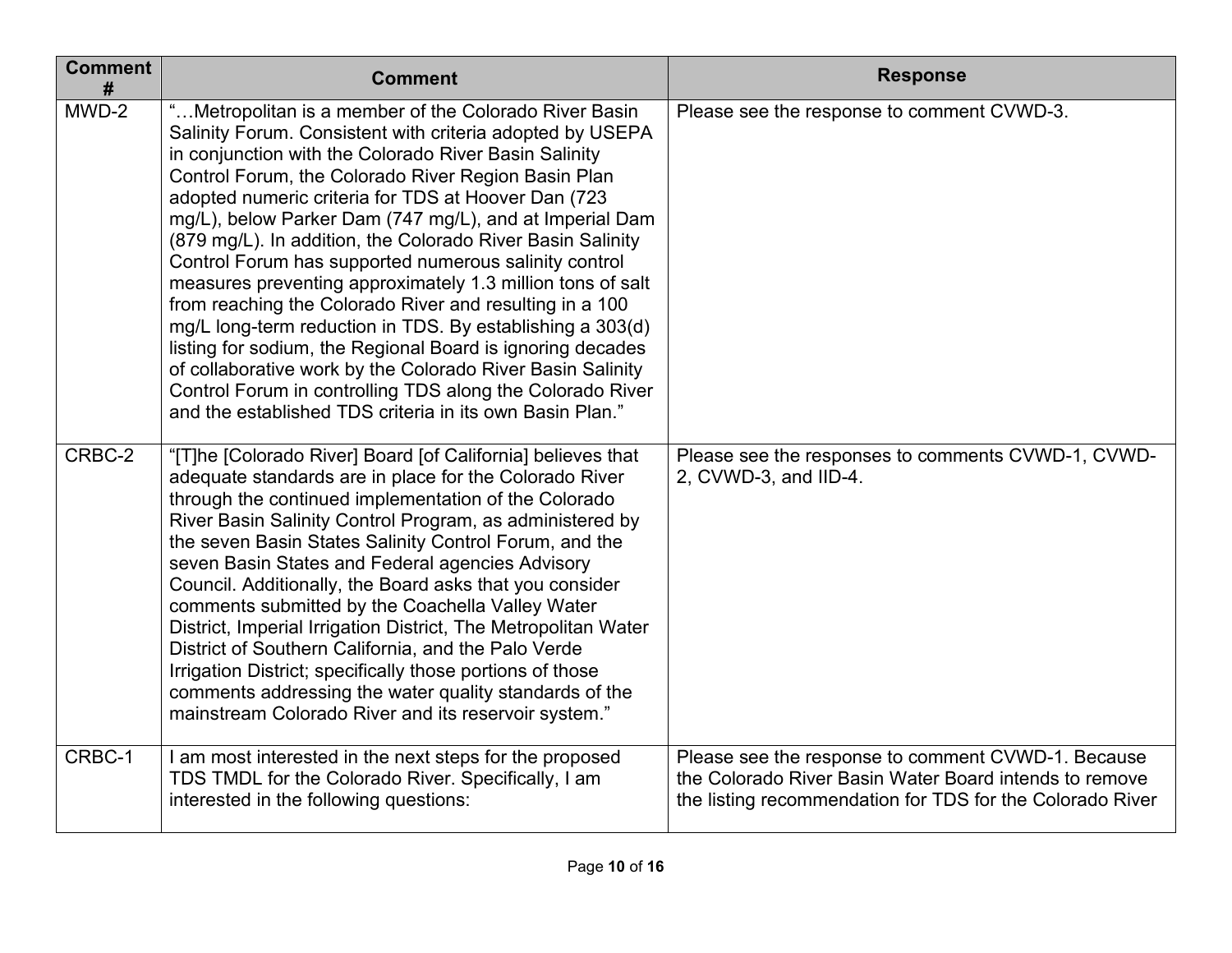<span id="page-10-0"></span>

| <b>Comment</b><br># | <b>Comment</b>                                                                                                                                                                                                                                                                                                                                                                                                                                                                                                                                                                                                                                                                                                                                                                                                                                                                                                                                                                                                                                                                                                                                         | <b>Response</b>                                                                                                                                                                                                                                                                                                                                                                                                                                                                                                                                                                                                                                                                                                                                                                                                                                                                                                                                                                                                                                                                                                                                                                                                                                                                                                                                                                                                                                                                                                                                                                                                                                                       |
|---------------------|--------------------------------------------------------------------------------------------------------------------------------------------------------------------------------------------------------------------------------------------------------------------------------------------------------------------------------------------------------------------------------------------------------------------------------------------------------------------------------------------------------------------------------------------------------------------------------------------------------------------------------------------------------------------------------------------------------------------------------------------------------------------------------------------------------------------------------------------------------------------------------------------------------------------------------------------------------------------------------------------------------------------------------------------------------------------------------------------------------------------------------------------------------|-----------------------------------------------------------------------------------------------------------------------------------------------------------------------------------------------------------------------------------------------------------------------------------------------------------------------------------------------------------------------------------------------------------------------------------------------------------------------------------------------------------------------------------------------------------------------------------------------------------------------------------------------------------------------------------------------------------------------------------------------------------------------------------------------------------------------------------------------------------------------------------------------------------------------------------------------------------------------------------------------------------------------------------------------------------------------------------------------------------------------------------------------------------------------------------------------------------------------------------------------------------------------------------------------------------------------------------------------------------------------------------------------------------------------------------------------------------------------------------------------------------------------------------------------------------------------------------------------------------------------------------------------------------------------|
|                     | How will the TMDL process consider the existing<br>$\bullet$<br>seven-state regulatory program in place for the<br>Colorado River through the Salinity Control<br>Forum? As you know, this program has been in<br>place since the early 70's and is focused on<br>improving salinity conditions in the Colorado River<br>above Imperial Dam. Salinity below Imperial Dam is<br>managed through actions under the treaty with<br>Mexico.<br>How does the TMDL process consider background<br>water quality? USEPA has identified that almost two<br>thirds of the salt load of the Colorado River above<br>Hoover Dam comes from natural sources. The<br>Salinity Control Forum has projects in place to<br>manage these natural sources of salt to the river.<br>Once established, how will the Regional Board<br>$\bullet$<br>implement the Colorado River TMDL? Is this done<br>through NPDES permits or other waste discharge<br>requirements? As part of the draft 2020 Triennial<br>Report for the Colorado River Salinity Control<br>Program, we did not identify any NPDES permits<br>from California for discharges to the Colorado<br>River." | (Lake Havasu Dam to Imperial Dam), no Total Maximum<br>Daily Loads (TDMLs) will be necessary for this pollutant.<br>The process for addressing impaired water bodies is<br>described in detail in the State Water Board's Water<br><b>Quality Control Policy for Addressing Impaired Waters:</b><br>Regulatory Structure and Options, dated June 2005 and<br>adopted via Resolution 2005-0050 (Impaired Waters<br>Policy). <sup>5</sup> There is also an accompanying guidance<br>document entitled S.B. 469 TMDL Guidance: A Process for<br>Addressing Impaired Waters in California (Impaired Waters<br>Guidance).<br>As outlined in the Impaired Waters Policy, regional water<br>boards are not required to adopt redundant regulations<br>when they determine that another regulatory body is<br>adequately addressing a water quality problem. (Impaired<br>Waters Policy, p. 6.) In considering whether to adopt a<br>TMDL for the Colorado River for a particular pollutant<br>impairment, the Colorado River Basin Water Board would<br>take into account any existing regulatory activities by third<br>parties. If the Colorado River Basin Water Board were to<br>determine that a program being implemented by another<br>regulatory entity is adequate to correct the impairment, it<br>could potentially rely upon that program. (See id.)<br>If a TMDL were developed for a pollutant for the Colorado<br>River, the TMDL would address all sources of the pollutant,<br>including by taking into account background water quality.<br>Typically, the TMDL consists of waste load allocations<br>(WLAs) for point sources, load allocations (LAs) for |
|                     |                                                                                                                                                                                                                                                                                                                                                                                                                                                                                                                                                                                                                                                                                                                                                                                                                                                                                                                                                                                                                                                                                                                                                        | nonpoint sources and natural background, and a margin of                                                                                                                                                                                                                                                                                                                                                                                                                                                                                                                                                                                                                                                                                                                                                                                                                                                                                                                                                                                                                                                                                                                                                                                                                                                                                                                                                                                                                                                                                                                                                                                                              |

<sup>5</sup> Available at: [<https://www.waterboards.ca.gov/water\\_issues/programs/tmdl/docs/iw\\_policy.pdf>](https://www.waterboards.ca.gov/water_issues/programs/tmdl/docs/iw_policy.pdf) (as of November 8, 2019).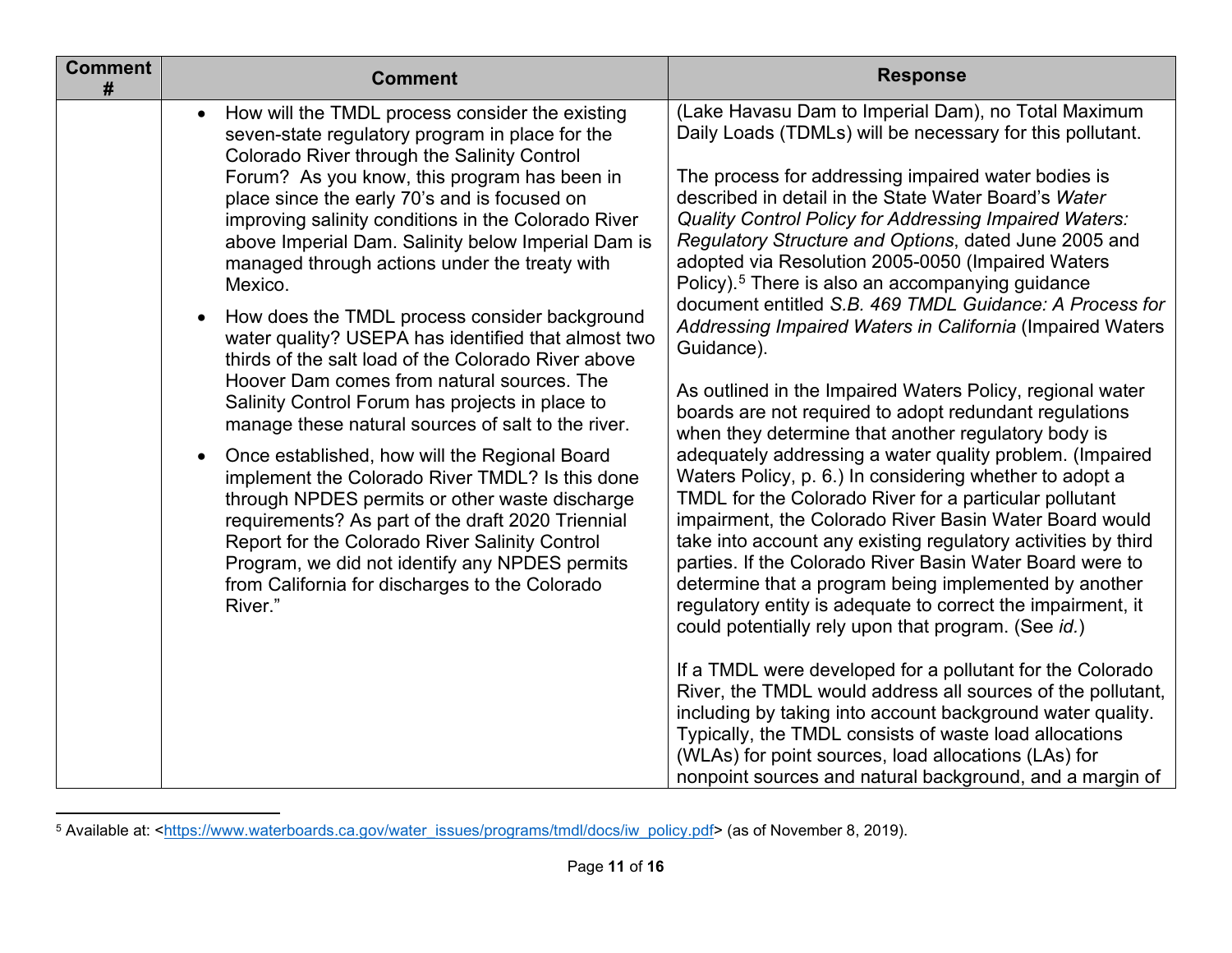| <b>Comment</b><br># | <b>Comment</b>                                                                                                                                                                                                                                                                                                                                                                                                                                                                                                                                        | <b>Response</b>                                                                                                                                                                                                                                                                                                                                                                                                           |
|---------------------|-------------------------------------------------------------------------------------------------------------------------------------------------------------------------------------------------------------------------------------------------------------------------------------------------------------------------------------------------------------------------------------------------------------------------------------------------------------------------------------------------------------------------------------------------------|---------------------------------------------------------------------------------------------------------------------------------------------------------------------------------------------------------------------------------------------------------------------------------------------------------------------------------------------------------------------------------------------------------------------------|
|                     |                                                                                                                                                                                                                                                                                                                                                                                                                                                                                                                                                       | safety. The WLAs and LAs would be implemented through<br>different permits and perhaps other regulatory<br>mechanisms. If there were no point source discharges to<br>the waterbody, then no WLAs would be assigned.                                                                                                                                                                                                      |
|                     |                                                                                                                                                                                                                                                                                                                                                                                                                                                                                                                                                       | Additionally, it is worth noting that if water quality standards<br>are not being achieved because the applicable standards<br>are not appropriate, an appropriate regulatory response<br>may be to correct the standards through mechanisms such<br>as use attainability analysis (UAA), a site specific objective<br>(SSO), or other modification of the water quality standard.<br>(Impaired Waters Guidance, p. 1-4.) |
| $IID-1$             | "Sodium 'exceedances' below Imperial Dam: Staff<br>concludes that all lower Colorado River water samples it<br>analyzed exceeded water quality objectives for sodium<br>based on comparison to a 20 mg/L value. According to the<br>Staff Report, this value is derived from: (1) the Secondary<br>Maximum Contaminant Levels ('MCLs') set forth in 22 CCR<br>§ 64449, and (2) Office Environmental Health Hazard<br>Assessment ('OEHHA') health advisories. These<br>references and/or goals are inappropriate[.]"                                   | The citation to the Secondary MCLs for Sodium was in<br>error. Please see the response to comment CVWD-3.                                                                                                                                                                                                                                                                                                                 |
| $IID-2$             | "Specific Conductivity and TDS 'exceedances' above<br>Imperial Dam: Staff concludes that Colorado River water<br>above Imperial Dam is impaired based on (1) a 900 µS/cm<br>Specific Conductivity WQO; and (2) a 500 mg/l TDS WQO.<br>As noted by Staff, both these inapplicable 'water quality<br>objectives' are derived from Secondary MCLs. However,<br>neither of the standards included in the Staff Report are<br>incorporated into the Basin Plan as applicable water quality<br>standards by which impairment determinations can be<br>made. | Please see the response to comment CVWD-1.                                                                                                                                                                                                                                                                                                                                                                                |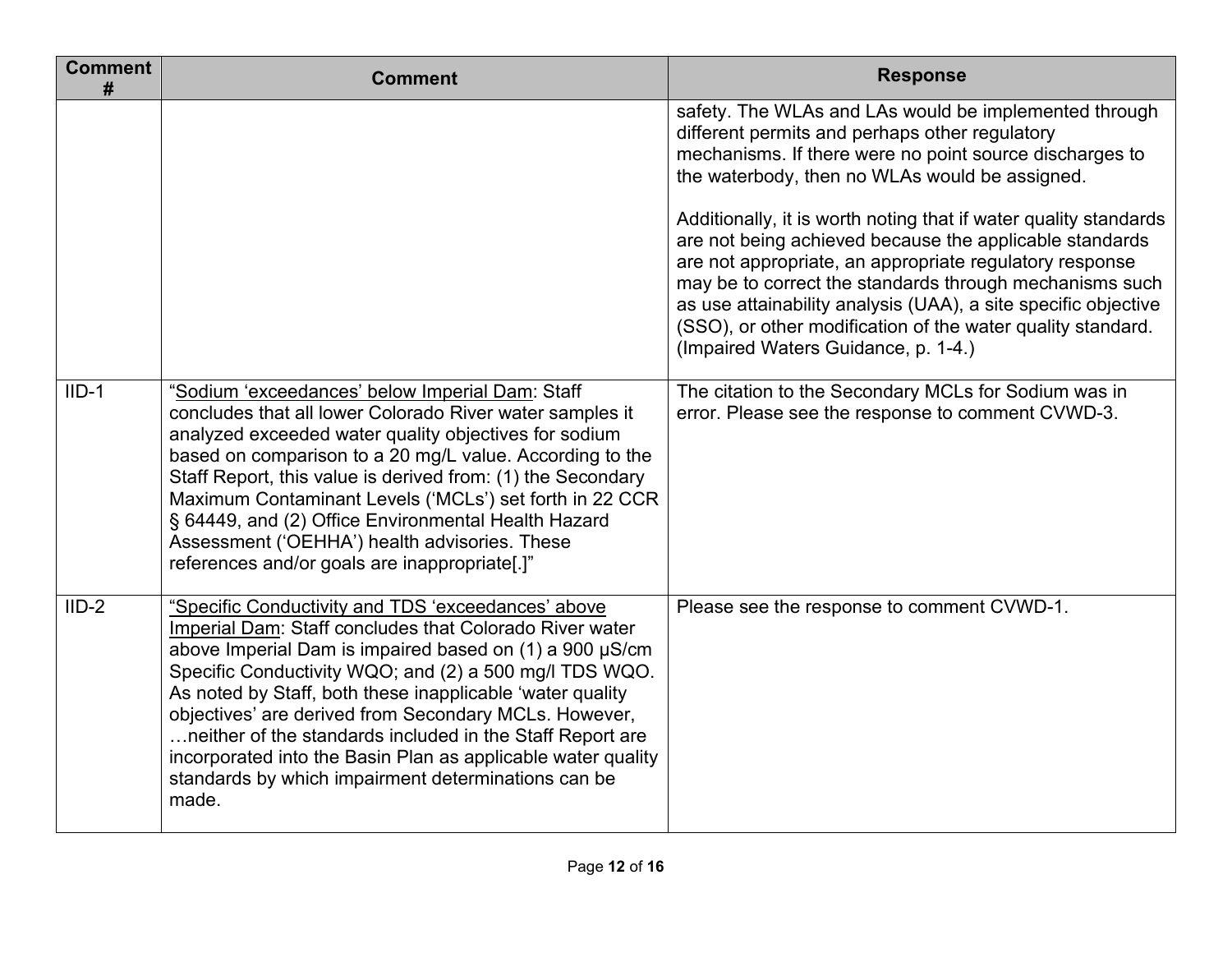| <b>Comment</b><br># | <b>Comment</b>                                                                                                                                                                                                                                                                                                                                                                                                                                                                                                                                                                                                                                                                                                                                                                                                                                 | <b>Response</b>                                                                                                                                                                                                                                                                                                                                                                                                                                        |
|---------------------|------------------------------------------------------------------------------------------------------------------------------------------------------------------------------------------------------------------------------------------------------------------------------------------------------------------------------------------------------------------------------------------------------------------------------------------------------------------------------------------------------------------------------------------------------------------------------------------------------------------------------------------------------------------------------------------------------------------------------------------------------------------------------------------------------------------------------------------------|--------------------------------------------------------------------------------------------------------------------------------------------------------------------------------------------------------------------------------------------------------------------------------------------------------------------------------------------------------------------------------------------------------------------------------------------------------|
|                     | IID respectfully objects to the Staff Report's<br>determination of impairment for Specific Conductivity and<br>TDS, and requests Staff to re-evaluate the impairment<br>determination based on site-specific water quality<br>objectives properly adopted into the Basin Plan."                                                                                                                                                                                                                                                                                                                                                                                                                                                                                                                                                                |                                                                                                                                                                                                                                                                                                                                                                                                                                                        |
| $IID-3$             | "Staff's conclusion regarding impairment for Manganese is<br>based upon the same faulty premisethat the appropriate<br>value to compare Colorado River data to is a Secondary<br>MCL. The Staff Report states that the recommendation for<br>Manganese impairment is based on the 'Municipal &<br>Domestic Supply Water Quality/Objective' of 50 µg/L.<br>However, this value is derived from the Secondary MCLs<br>set forth at Title 22, Section 64449 this is an<br>inapplicable value for use in determining impairment under<br>the Clean Water Act's program, as this Secondary MCL<br>has never been adopted as an applicable water quality<br>objective. For this reason, IID recommends removal of<br>Manganese from the proposed 303(d) list for the Colorado<br>River."<br>"Footnote 23If the Regional Water Board is attempting to | Please see the response to comment CVWD-2.                                                                                                                                                                                                                                                                                                                                                                                                             |
|                     | translate any narrative water quality objectives through the<br>Staff Report and the proposed listing [for Manganese], IID<br>objects."                                                                                                                                                                                                                                                                                                                                                                                                                                                                                                                                                                                                                                                                                                        |                                                                                                                                                                                                                                                                                                                                                                                                                                                        |
| $IID-4$             | "The Listing Policyrequires use of a minimum sample<br>size of 26 to place a water quality segment on the section<br>303(d) list for conventional or other pollutants. However,<br>Staff proposes listing the Colorado River as impaired<br>based on an insufficient number of samples for Manganese<br>(6 samples), Sodium (6 samples), and Specific<br>Conductivity (11 samples). Furthermore, the proposed<br>listing must be supported by an adequate number of                                                                                                                                                                                                                                                                                                                                                                            | This comment misreads the sample size requirements in<br>the Listing Policy; the sample size for each of the pollutants<br>identified is sufficiently large for listing. For conventional,<br>non-toxicant pollutants, Table 3.2 of the Listing Policy<br>requires listing of a particular pollutant if the number of<br>exceedances is equal or greater than "5" when there is a<br>sample size of " $5 - 30$ ." In explaining the application of the |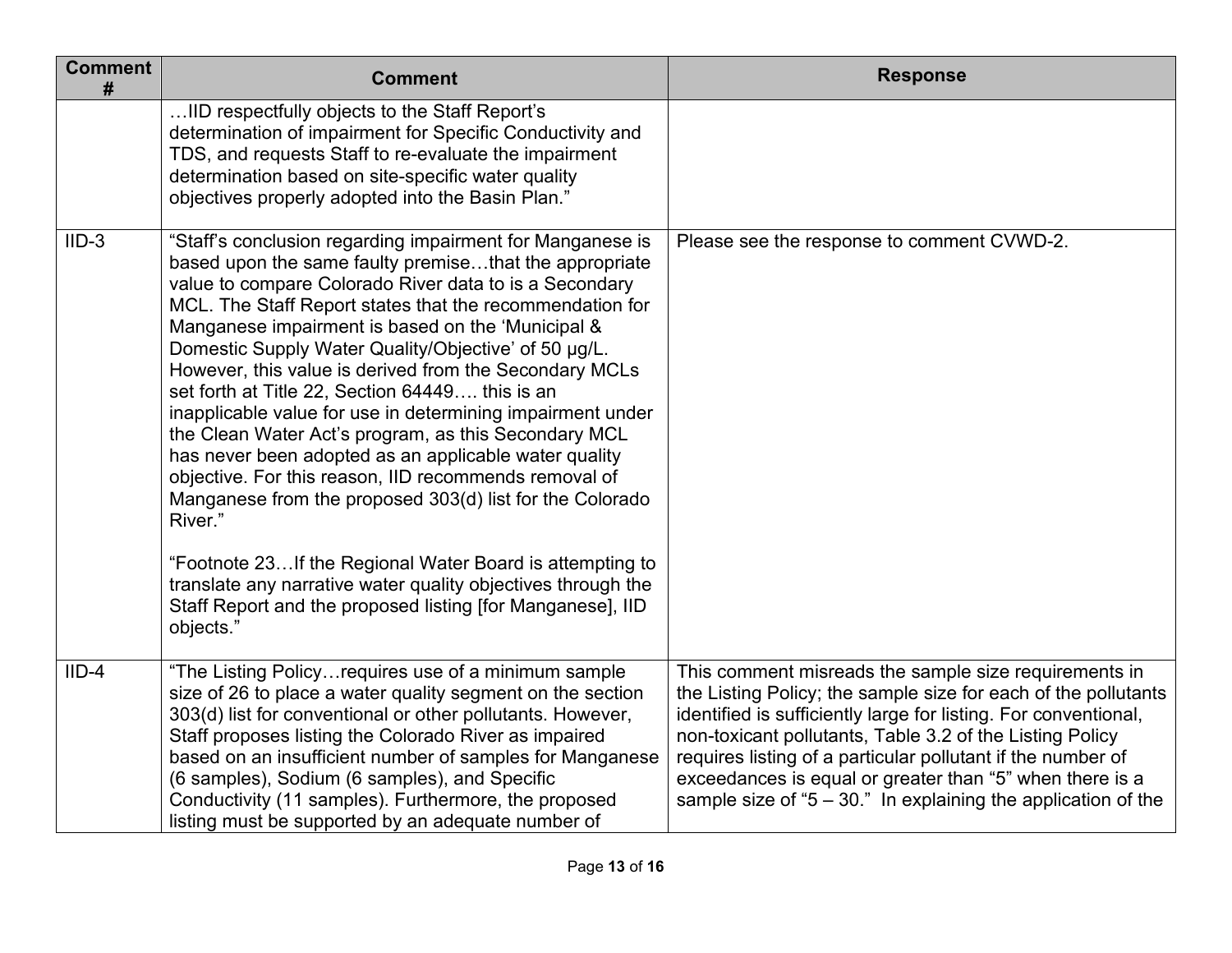<span id="page-13-1"></span><span id="page-13-0"></span>

| <b>Comment</b><br># | <b>Comment</b>                                                                                                                                                                                                                         | <b>Response</b>                                                                                                                                                                                                                                                                                                                                                                                     |
|---------------------|----------------------------------------------------------------------------------------------------------------------------------------------------------------------------------------------------------------------------------------|-----------------------------------------------------------------------------------------------------------------------------------------------------------------------------------------------------------------------------------------------------------------------------------------------------------------------------------------------------------------------------------------------------|
|                     | exceedances based on specific criteria established by the<br>State. The cursory analysis included in the Staff Report<br>suggests that Staff has not yet performed the type of<br>rigorous analysis anticipated by EPA and the State." | binomial test to a sample size smaller than 26, the Listing<br>Policy states,<br>Application of the binomial test requires a minimum<br>sample size of 26. The number of exceedances                                                                                                                                                                                                                |
|                     |                                                                                                                                                                                                                                        | required using the binomial test at a sample size of 26<br>is extended to smaller sample sizes.                                                                                                                                                                                                                                                                                                     |
|                     |                                                                                                                                                                                                                                        | Similarly, for toxicant pollutants, Table 3.1 of the Listing<br>Policy requires listing of a particular pollutant if the number<br>of exceedances is equal or greater than "2" when there is a<br>sample size of " $2 - 24$ ." In explaining the application of the<br>binomial test to a sample size smaller than 16, the Listing<br>Policy states,                                                |
|                     |                                                                                                                                                                                                                                        | Application of the binomial test requires a minimum<br>sample size of 16. The number of exceedances<br>required using the binomial test at a sample size of 16<br>is extended to smaller sample sizes.                                                                                                                                                                                              |
|                     |                                                                                                                                                                                                                                        | The use of a smaller sample sizes than typically<br>permissible under the binomial test was explicitly<br>contemplated by the State Water Board and selected in<br>"Issue 6E: Minimum Sample Size" in the Final<br>Supplemental Environmental Document <sup>6</sup> for the Listing<br>Policy and in the Response to Comments in Appendix B <sup>7</sup><br>of that document starting at Page B-60. |
|                     |                                                                                                                                                                                                                                        | The sample size for each of the pollutants identified in the<br>comment exceed the required minimum sample size.<br>Manganese is a toxicant pollutant (because it is a metal -                                                                                                                                                                                                                      |

<sup>&</sup>lt;sup>6</sup> Available at: <<u>https://www.waterboards.ca.gov/water\_issues/programs/tmdl/docs/ffed\_093004.pdf</u>> (as of November 8, 2019).

<sup>&</sup>lt;sup>7</sup> Available at: <<u>https://www.waterboards.ca.gov/water\_issues/programs/tmdl/docs/ffed\_appxb093004.pdf> (as of November 8, 2019).</u>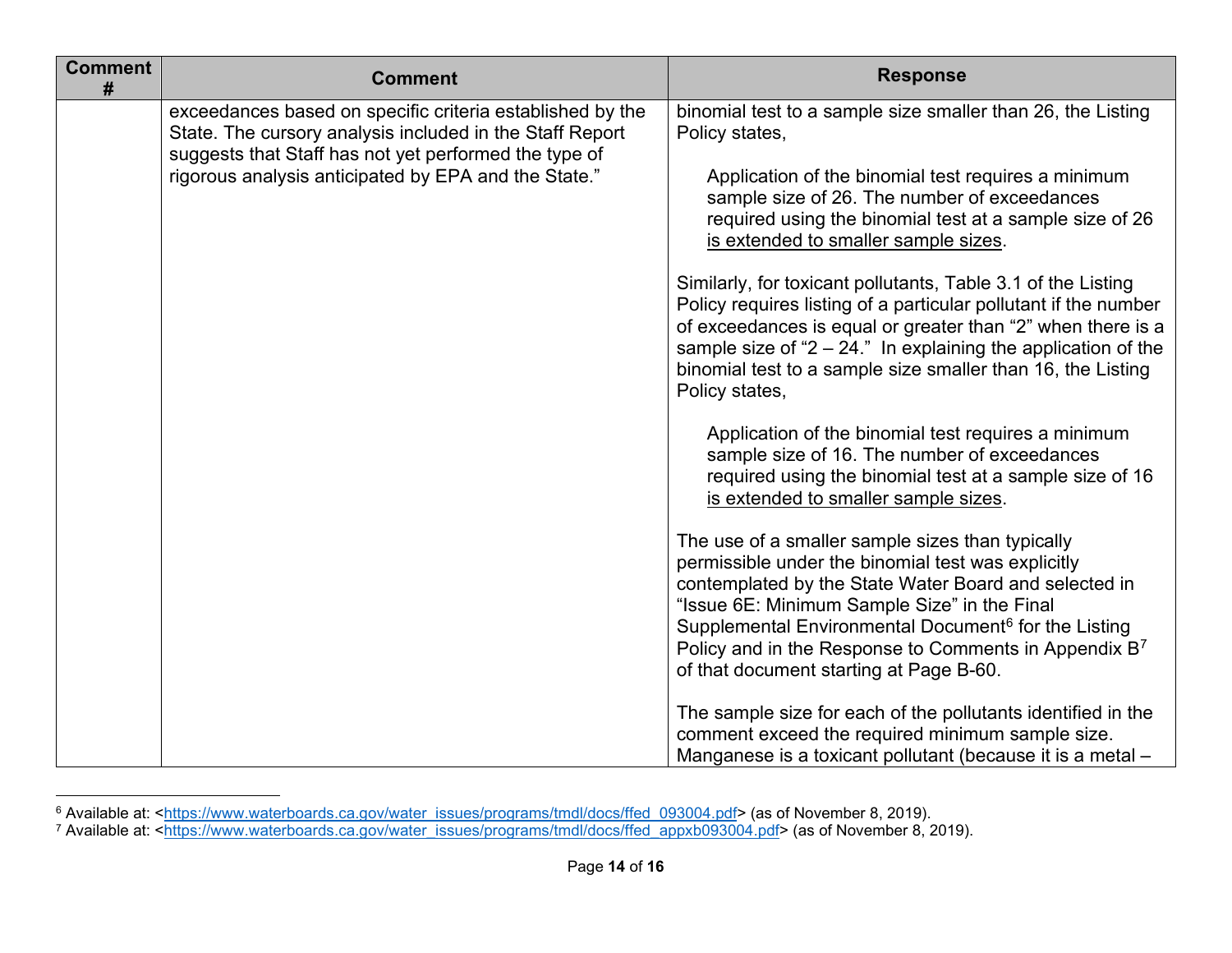| <b>Comment</b><br># | <b>Comment</b>                                                                                                                                                                                                                                                                                                                                                                                                                                                                                                                                                                                                                                                                                                                                                                                                | <b>Response</b>                                                                                                                                                                                                                                                                                                                                                                                                                                                                                                                                                                                                                                                                  |
|---------------------|---------------------------------------------------------------------------------------------------------------------------------------------------------------------------------------------------------------------------------------------------------------------------------------------------------------------------------------------------------------------------------------------------------------------------------------------------------------------------------------------------------------------------------------------------------------------------------------------------------------------------------------------------------------------------------------------------------------------------------------------------------------------------------------------------------------|----------------------------------------------------------------------------------------------------------------------------------------------------------------------------------------------------------------------------------------------------------------------------------------------------------------------------------------------------------------------------------------------------------------------------------------------------------------------------------------------------------------------------------------------------------------------------------------------------------------------------------------------------------------------------------|
|                     |                                                                                                                                                                                                                                                                                                                                                                                                                                                                                                                                                                                                                                                                                                                                                                                                               | see Section 7 of the Listing Policy), so only two samples<br>are required per Table 3.1. Sodium and Specific<br>Conductivity are conventional pollutants, so only five<br>samples are required per Table 3.2.<br>Please also see generally the responses to comments<br>CVWD-1, CVWD-2, and CVWD-3.                                                                                                                                                                                                                                                                                                                                                                              |
| $IID-5$             | "The Staff Report's recommendations regarding the<br>Colorado River cannot be validly adopted as the Regional<br>Water Board is seemingly adopting new water quality<br>objectives for the Colorado River outside the standards-<br>setting process, and therefore has failed to substantively<br>consider the factors set forth in Water Code section 13241.<br>The Staff Report and proposed listing appear to serve as a<br>mechanism by which to import and impose more stringent<br>water quality objectives based on numeric values<br>contained in other California laws, rather than the relevant<br>Basin Plan, even though those numeric values were not<br>adopted for that purpose."                                                                                                              | The use of evaluation guidelines to interpret narrative<br>water quality objectives complies with the State Water<br>Board's Listing Policy. The use of these evaluation<br>guidelines does not establish new numeric water quality<br>objectives, so there is no legal requirement for the<br>Colorado River Basin Water Board to consider the factors<br>in Water Code section 13241. Please see the response to<br>comment CVWD-2, as well as to comments CVWD-1,<br>CVWD-3, and IID-4.                                                                                                                                                                                       |
| $IID-6$             | "The listing of a water body as impaired qualifies as a<br>regulation, which is subject to the requirements of the<br>California Administrative Procedures Act. A "regulation"<br>subject to the APA has two characteristics. (See Tidewater<br>Marine Western, Inc. v. Bradshaw, 14 Cal.4th 557, 571<br>(1996).) First, the regulation must be a rule or standard of<br>general application. The 303(d) List is a rule of general<br>application applicable to all impaired waters in the State of<br>California. Second, the regulation must be adopted by the<br>agency to implement, interpret, or make specific the law<br>enforced or administered by the agency. The State Water<br>Board is the agency that enforces and/or administers the<br>Porter-Cologne Water Quality Control Act and the Clean | Please see the response to comments IID-5 and CVWD-2.<br>The use of evaluation guidelines to develop listing<br>recommendations for the 303(d) List does not establish<br>new numeric water quality objectives, so there is no<br>"circumventing" of the Basin Planning process or any<br>rulemaking occurring.<br>Rather, the regulation of general applicability is the State<br>Water Board's Water Quality Control Policy for Developing<br>California's Clean Water Act Section 303(d) List (Listing<br>Policy), which provides a standardized approach for<br>developing California's 303(d) List. This policy went<br>through a rulemaking process in compliance with the |